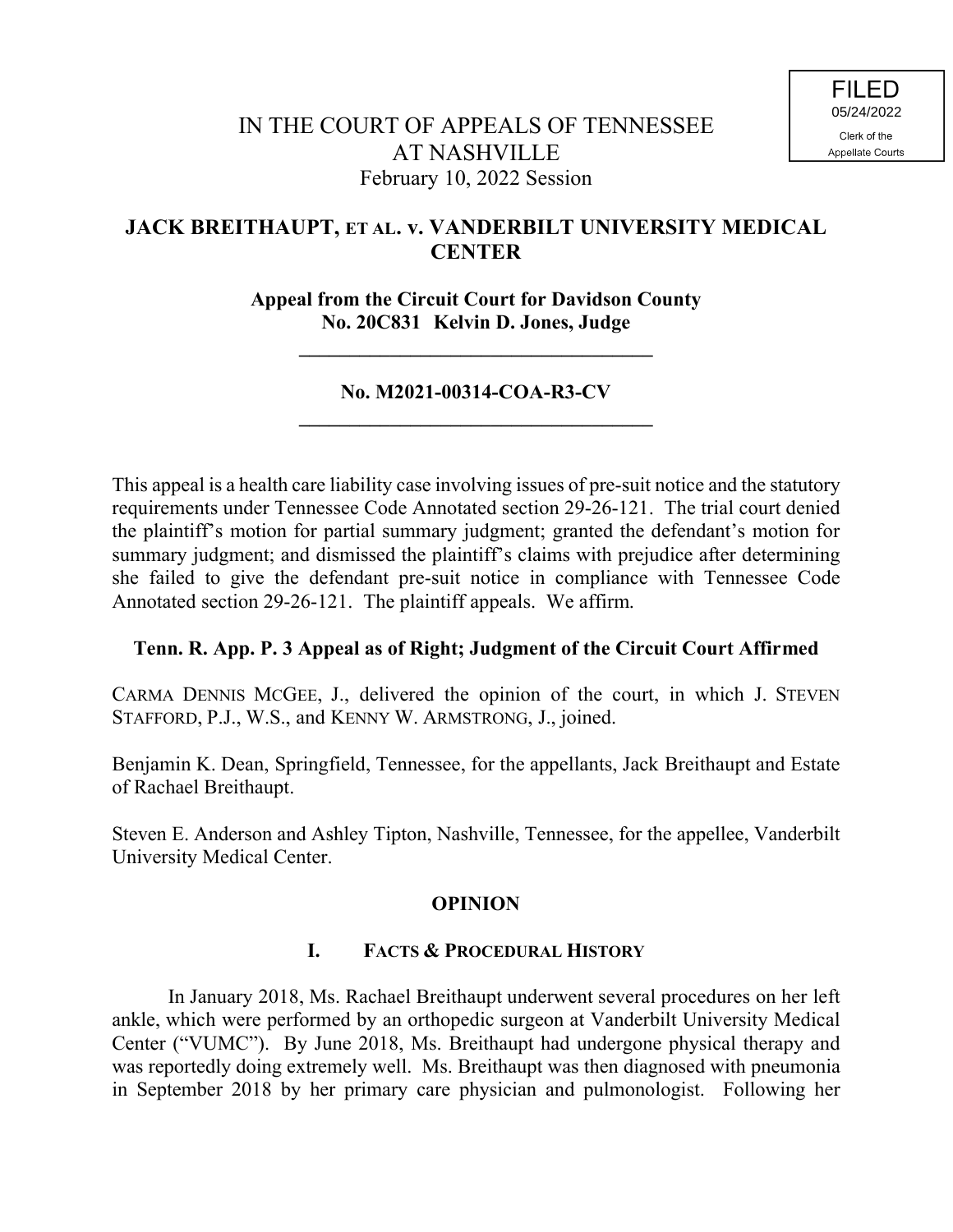diagnosis, Ms. Breithaupt underwent a referral and consultation in October 2018 with Dr. Karen Bloch, who was an infectious disease doctor at VUMC. Sputum cultures for fungal organisms were taken because of concerns about possible mold exposure affecting her pulmonary condition.

In November 2018, Dr. Bloch contacted Ms. Breithaupt advising her of the status of the fungal cultures. During their conversation, Dr. Bloch heard Ms. Breithaupt coughing and stated that she was going to call in a prescription for her. Dr. Bloch prescribed Ms. Breithaupt the drug known as Levofloxacin, which is generic for Levaquin. Levofloxacin has a risk of causing antibiotic tendonitis and is contraindicated with steroid therapy. Dr. Bloch did not discuss or inform Ms. Breithaupt of any risks or complications associated with or presented by the drug. At the time Dr. Bloch prescribed Levofloxacin, Ms. Breithaupt was taking a 10-mg dosage of Prednisone (steroid) twice per day due to chronic hypersensitivity pneumonitis, which was more than her normal prescription of 5-mg once per day. Ms. Breithaupt had been taking Prednisone since 1999 due to her chronic pulmonary issues. After five days of taking Levofloxacin, Ms. Breithaupt's left foot began to swell and was painful when she walked. As a result, she called her orthopedic surgeon's office and made an appointment for December 2018. Not being apprised of the danger of taking Levofloxacin, Ms. Breithaupt continued taking the drug over the next five days. On November 15, 2018, she ceased taking Levofloxacin having taken the entire prescription. On December 12, 2018, Ms. Breithaupt visited VUMC where her orthopedic surgeon informed her that she suspected Ms. Breithaupt was suffering from antibiotic tendonitis due to the Levofloxacin prescribed by Dr. Bloch. In January 2019, Ms. Breithaupt was diagnosed with a traumatic rupture to the left posterior tibial tendon and marked chronic Achilles tendinosis.

Afterward, Ms. Breithaupt contacted a longtime friend and Louisiana attorney, Dean Mosely, about pursuing a medical malpractice claim against VUMC. Although he was not a medical malpractice lawyer, Mr. Mosely thought that Ms. Breithaupt's case had merit. Mr. Mosely made attempts to consult with several Tennessee attorneys on Ms. Breithaupt's behalf. He was unable to secure a Tennessee attorney to handle her case and informed Ms. Breithaupt of the eight Tennessee attorneys he had contacted. However, he did email her a sample pre-suit notice form provided to him by a Tennessee attorney and informed her of the impending statute of limitations. On December 11, 2019, Mr. and Ms. Breithaupt, acting pro se, mailed three pre-suit notices. In December 2019, the addresses for VUMC were:

## 1. **Registered Agent**

National Registered Agents, Inc. 300 Montvue Road Knoxville, TN 37919-5546

## 2. **Principal Office**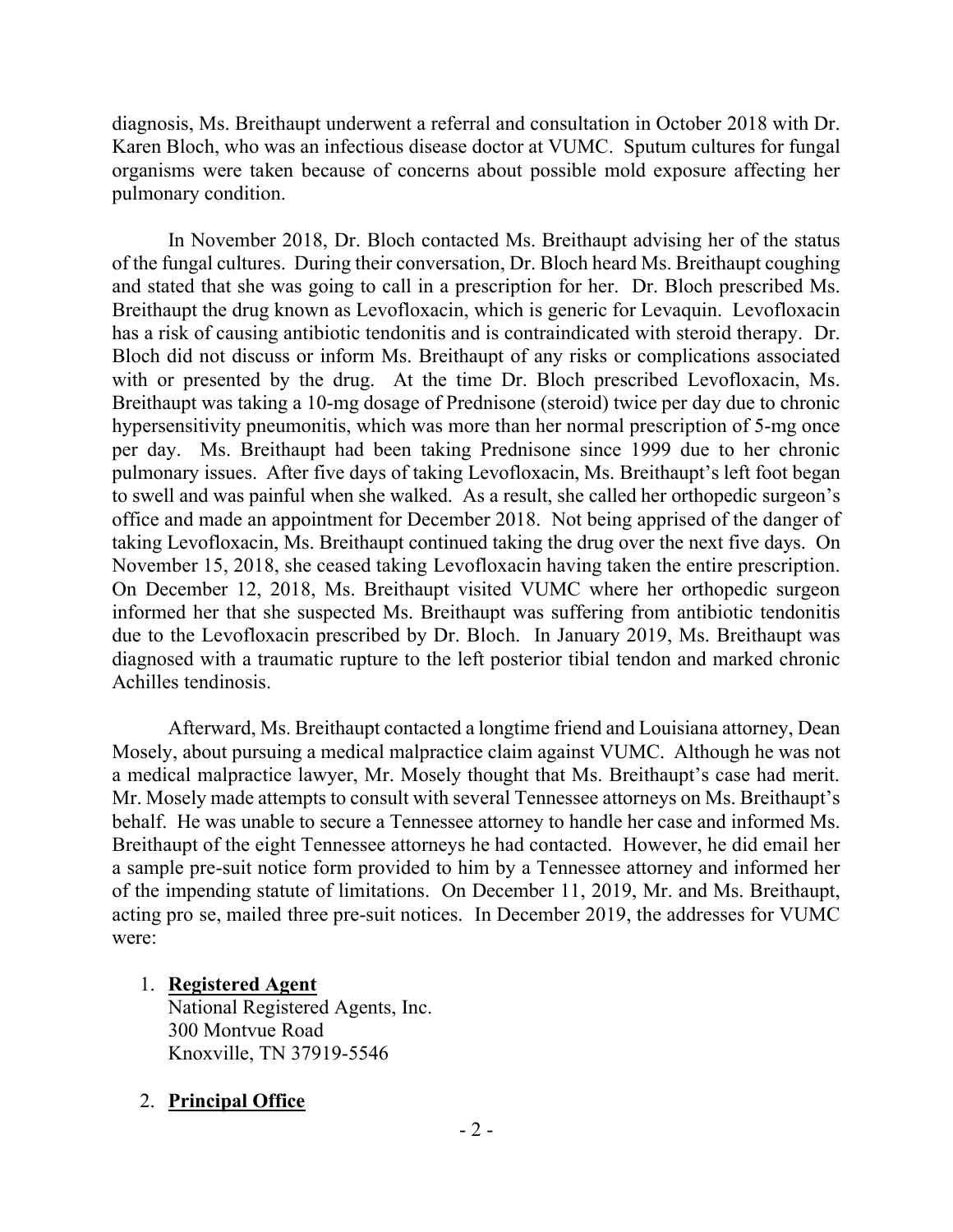1161 21st Avenue S. STE D3300MCN Nashville, TN 37232-5545

# 3. **Mailing Address**

2525 West End Ave. STE 700 Nashville, TN 37203-1790

Ms. Sandra Bledsoe, who was VUMC's Vice President of Risk and Insurance Management, stated that there was not a pre-suit notice sent by Ms. Breithaupt to VUMC at any of those addresses. Instead, according to her notice letter,<sup>1</sup> Ms. Breithaupt addressed and directed her pre-suit notices to:

- 1. Vanderbilt University Medical Center 800 Gay Street Suite 2021 Knoxville, TN 37929-9710
- 2. Vanderbilt University 1211 Medical Center Drive Nashville, TN 37232

 $\overline{a}$ 

3. Vanderbilt University d/b/a Vanderbilt University Medical Center 305 Kirkland Hall Nashville, TN 37240-0001

The first pre-suit notice was returned as "not deliverable as addressed" because it was mailed to the old address for VUMC's registered agent. VUMC allegedly never received the second pre-suit notice, which was addressed to Vanderbilt University—a separate and distinct legal entity from VUMC.<sup>2</sup>

<sup>&</sup>lt;sup>1</sup> The addresses listed below do not exactly match the addresses contained in the mailings and the affidavit filed later in this case. However, there is no issue with these discrepancies or potential typographical errors, which ultimately had no effect on the delivery of the pre-suit notices to the addresses that they were directed to.

<sup>2</sup> VUMC does not dispute that 1211 Medical Center Drive is one of many addresses for VUMC. Additionally, Ms. Breithaupt's medical records list this address on the headings of her records. However, Ms. Bledsoe stated that the address was for the main adult hospital and was an insufficient address to get correspondence to the right place. She explained that things could get lost that went to that address because it was not specific enough for the mailroom to know where to route it. Moreover, Ms. Bledsoe noted that the second pre-suit notice was addressed to "Vanderbilt University," which did not have a presence at 1211 Medical Center Drive at the time. Vanderbilt University and VUMC have been separate and distinct legal entities since April 2016.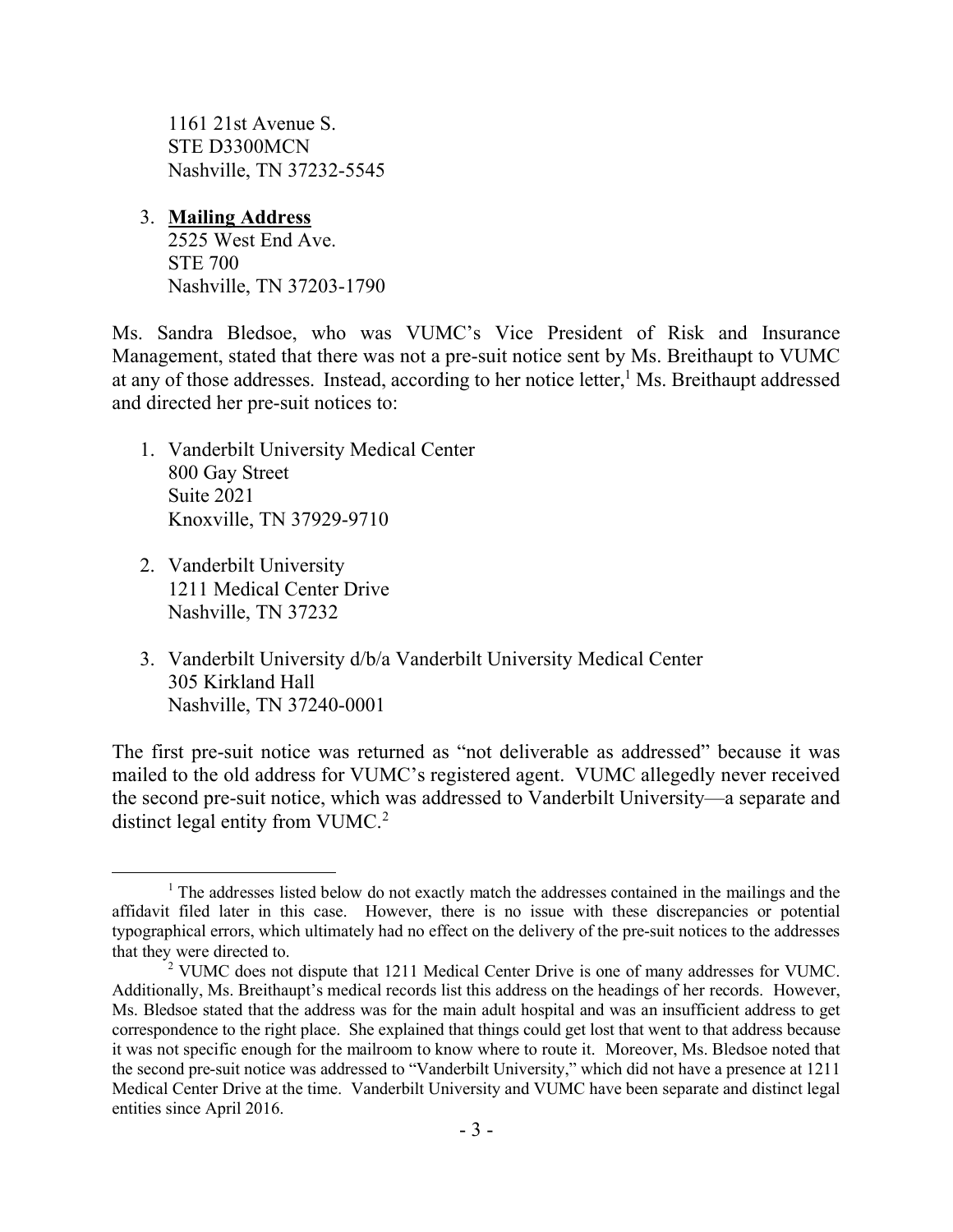Vanderbilt University received the third pre-suit notice, which it then forwarded to VUMC's Department of Risk and Insurance Management. After receiving this pre-suit notice, Ms. Bledsoe admitted that she was aware that Ms. Breithaupt was going to potentially assert a claim against VUMC and Dr. Bloch. Therefore, she contacted and alerted Dr. Bloch after receiving the pre-suit notice. According to the audit trail,<sup>3</sup> Dr. Bloch then accessed and reviewed Ms. Breithaupt's medical records on January 14 and January 20, 2020. Ms. Bledsoe also accessed Ms. Breithaupt's medical records in February 2020. In addition to Dr. Bloch and Ms. Bledsoe, personnel from VUMC's Department of Quality, Safety, and Risk Prevention accessed Ms. Breithaupt's medical records as well. Ms. Bledsoe admitted that this pre-suit notice ultimately arrived at the right place and the fact that this pre-suit notice was addressed to the wrong place did not prejudice her ability to perform her duties regarding Ms. Breithaupt's potential claim. She also admitted that occasionally correspondence was wrongly mailed to Vanderbilt University or VUMC after the two became separate entities and that this was not the first time that had happened. However, she maintained that she did not receive "direct notice" from Ms. Breithaupt because Vanderbilt University's general counsel forwarded it to her office.

In February 2020, Ms. Breithaupt retained her current counsel. On April 9, 2020, Ms. Breithaupt filed her complaint against VUMC, which was accompanied by the necessary certificate of good faith. VUMC filed an answer in June 2020.<sup>4</sup> In July 2020, VUMC filed a motion for summary judgment arguing that Ms. Breithaupt had failed to comply with Tennessee Code Annotated section 29-26-121 and, as a result, failed to file her lawsuit within the applicable statute of limitations. Ms. Breithaupt filed a response and the affidavits of herself, her husband, and Mr. Mosely. Mr. Jack Breithaupt's affidavit included the following:

- 1. The envelope mailed to Vanderbilt University Medical Center, at 800 Gay Street, Suite 2021, Knoxville, TN 37829, marked as "return to sender," "not deliverable as addressed," and "unable to forward";
- 2. Correspondence from USPS indicating that the pre-suit notice addressed to Vanderbilt University at 1211 Medical Center Drive, Nashville, TN 37232, was signed for by Rebecca Kirk;<sup>5</sup> and

 $\overline{a}$ 

<sup>&</sup>lt;sup>3</sup> Ms. Bledsoe explained that the audit trail shows who accessed the record, the time of access, and what records the person accessed.

<sup>4</sup> VUMC did not file or assert any Rule 12.02(6) motion to dismiss the complaint in its answer or otherwise in a separate motion; however, VUMC included in its answer the defense of failure to comply with Tennessee Code Annotated section 29-26-121.

<sup>&</sup>lt;sup>5</sup> The parties subsequently stipulated that Ms. Kirk was once an employee who worked in the mailroom at 1211 Medical Center Drive, which was the address for VUMC's main adult hospital. However, Ms. Kirk was not a VUMC employee in December 2019. Ms. Kirk retired from VUMC in 2018 and received her last paycheck in July 2018. The parties further stipulated that they do not know how or why the signature of Ms. Kirk appeared on the receipt card provided by the U.S. Postal Service for a date after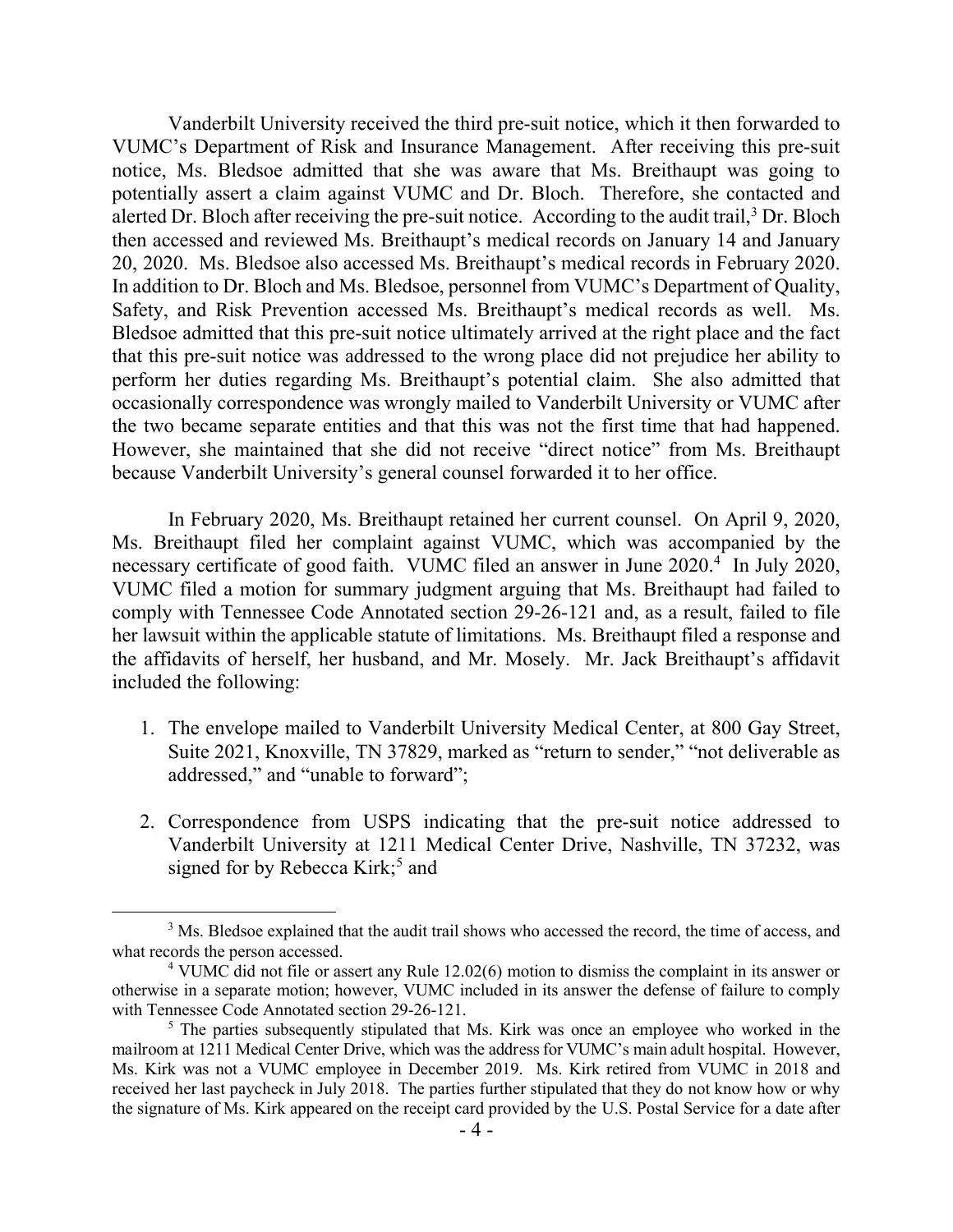3. A return receipt card addressed to Vanderbilt University d/b/a Vanderbilt Univ. Medical Ctr. at 305 Kirkland Hall, Nashville TN 37240-0001, which was ultimately delivered to 2525 West End Ave, Suite 700, Nashville, TN 37203, and signed for by DeAnna Crawford.<sup>6</sup>

As a result of this new information, VUMC postponed the hearing on its motion for summary judgment and filed an amended memorandum in support of its motion for summary judgment. In December 2020, Ms. Breithaupt filed a motion for partial summary judgment arguing that VUMC had waived its Tennessee Code Annotated section 29-26- 121 defense. VUMC then filed a response to Ms. Breithaupt's motion for partial summary judgment and a reply in support of its motion for summary judgment.

In February 2021, the trial court held a hearing on the parties' motions. On February 22, 2021, the trial court entered an order denying Ms. Breithaupt's motion for partial summary judgment and granting VUMC's motion for summary judgment. The trial court dismissed Ms. Breithaupt's claims with prejudice after determining that she failed to send VUMC pre-suit notice in compliance with Tennessee Code Annotated section 29-26-121. 7 Specifically, the trial court found that: (1) Ms. Breithaupt never mailed a pre-suit notice to VUMC's registered agent; (2) 1211 Medical Center Drive was not VUMC's current business address, so Ms. Breithaupt did not provide a pre-suit notice through the 1211 Medical Center Drive mailing; and (3) Vanderbilt University forwarding the 305 Kirkland Hall pre-suit notice to VUMC did not satisfy the obligation under Tennessee Code Annotated section 29-26-121. Thereafter, Ms. Breithaupt timely filed her notice of appeal in March 2021. After her appeal was filed, Ms. Breithaupt died and the trial court substituted Mr. Breithaupt as the surviving spouse and personal representative/administrator of the Estate of Rachael Breithaupt.<sup>8</sup>

#### **II. ISSUES PRESENTED**

Ms. Breithaupt presents the following issues for review on appeal, which we have slightly restated:

1. Whether the trial court erred in denying summary judgment to Ms. Breithaupt on the issue of VUMC's waiver of its pre-suit notice defense; and

her retirement and last paycheck. Furthermore, Ms. Kirk did not believe the signature on the U.S. Postal Service receipt card to be hers.

 $6$  Ms. Crawford worked in Ms. Bledsoe's office as the lead administrative assistant for VUMC's Department of Risk and Insurance Management.

 $<sup>7</sup>$  On appeal, Ms. Breithaupt does not challenge the trial court's decision to dismiss "with prejudice."</sup>

<sup>&</sup>lt;sup>8</sup> To avoid confusion, we continue to refer to the plaintiff in this appeal as Ms. Breithaupt with no disrespect intended.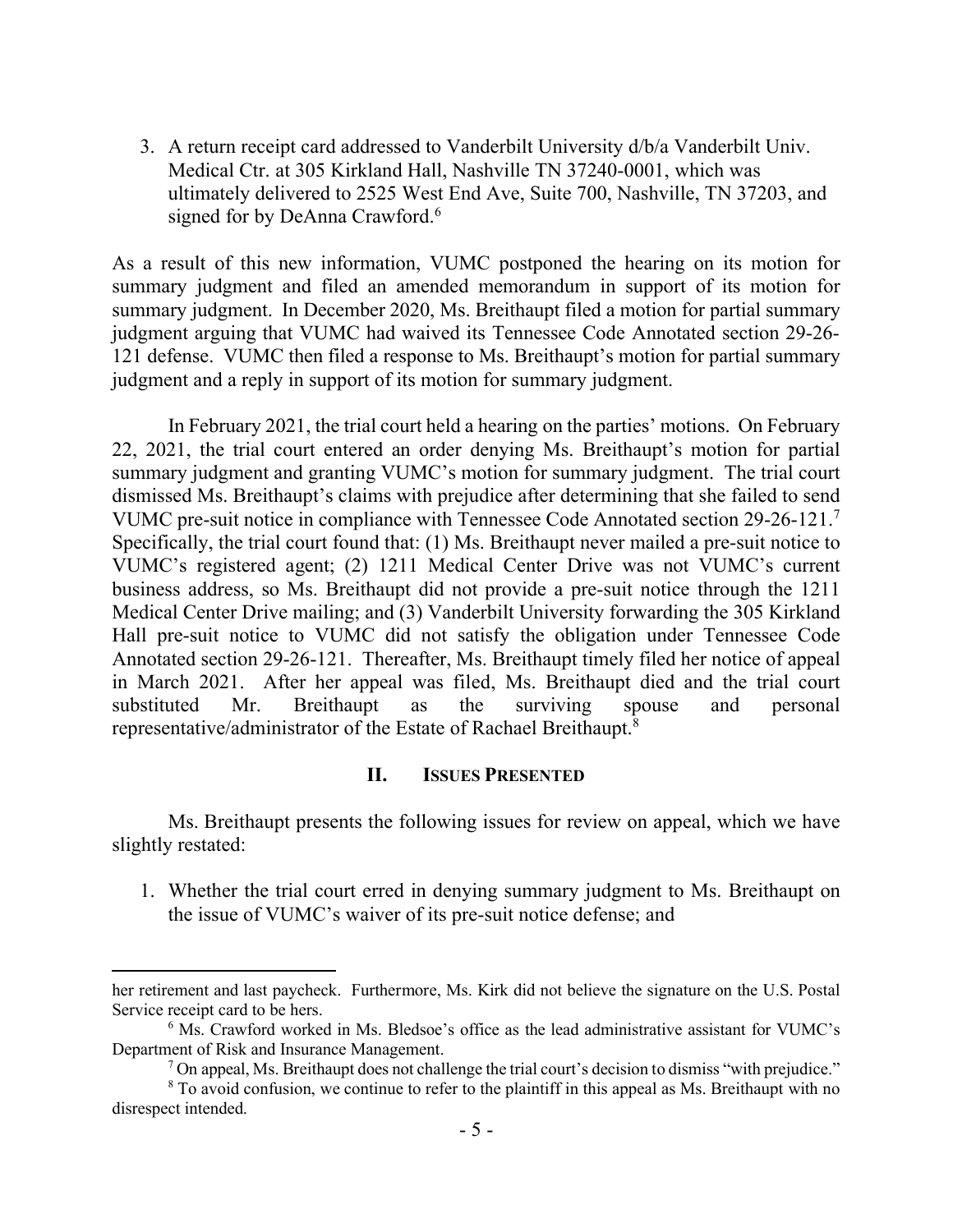2. Whether the trial court erred in granting summary judgment to VUMC on its presuit notice defense.

VUMC presents the following issues for review on appeal, which we have slightly restated:

- 1. Whether the trial court properly denied Ms. Breithaupt's motion for partial summary judgment claiming VUMC waived its pre-suit notice defense given that (1) VUMC was not required to specifically plead Ms. Breithaupt's noncompliance with Tennessee Code Annotated section 29-26-121 in its answer and (2) VUMC appropriately filed a motion for summary judgment asserting its pre-suit notice defense since it filed evidence outside of the pleadings; and
- 2. Whether the trial court properly granted summary judgment to VUMC given that Ms. Breithaupt was not entitled to the 120-day extension of the statute of limitations because she failed to provide VUMC pre-suit notice as required by Tennessee Code Annotated section 29-26-121 because (1) her first pre-suit notice was returned undeliverable; (2) the second pre-suit notice was not directed to VUMC and/or was not delivered to VUMC's current business address; and (3) the third pre-suit notice was directed and delivered to an entirely separate and distinct corporation that forwarded the notice to VUMC.

For the following reasons, we affirm the trial court's decision.

## **III. STANDARD OF REVIEW**

This is a health care liability action, which is governed by the Tennessee Health Care Liability Act.<sup>9</sup> Tenn. Code Ann. §§ 29-26-101 to 29-26-122. "Health care liability action" is defined as "any civil action . . . alleging that a health care provider or providers have caused an injury related to the provision of, or failure to provide, health care services to a person, regardless of the theory of liability on which the action is based[.]" Tenn. Code Ann. § 29-26-101(a)(1). On appeal, "[w]e review a trial court's decision on a motion for summary judgment de novo without a presumption of correctness." *Martin v. Rolling Hills Hosp., LLC*, 600 S.W.3d 322, 330 (Tenn. 2020) (citing *Rye v. Women's Care Ctr. of Memphis, MPLLC*, 477 S.W.3d 235, 250 (Tenn. 2015)). "In doing so, we make a fresh determination of whether the requirements of Rule 56 of the Tennessee Rules of Civil Procedure have been satisfied." *Rye*, 477 S.W.3d at 250 (citing *Estate of Brown*, 402 S.W.3d 193, 198 (Tenn. 2013)). "Summary judgment is appropriate when the 'the pleadings, depositions, answers to interrogatories, and admissions on file, together with the

 <sup>9</sup> "The legislature amended Tenn. Code Ann.  $\S$  29-26-121 to replace the term 'medical malpractice' with 'health care liability' effective April 23, 2012." *Brown v. Samples*, No. E2013-00799-COA-R9-CV, 2014 WL 1713773, at \*1 n.1 (Tenn. Ct. App. Apr. 29, 2014); *see* Act of April 23, 2012, ch. 798, 2012 Tenn. Pub. Acts.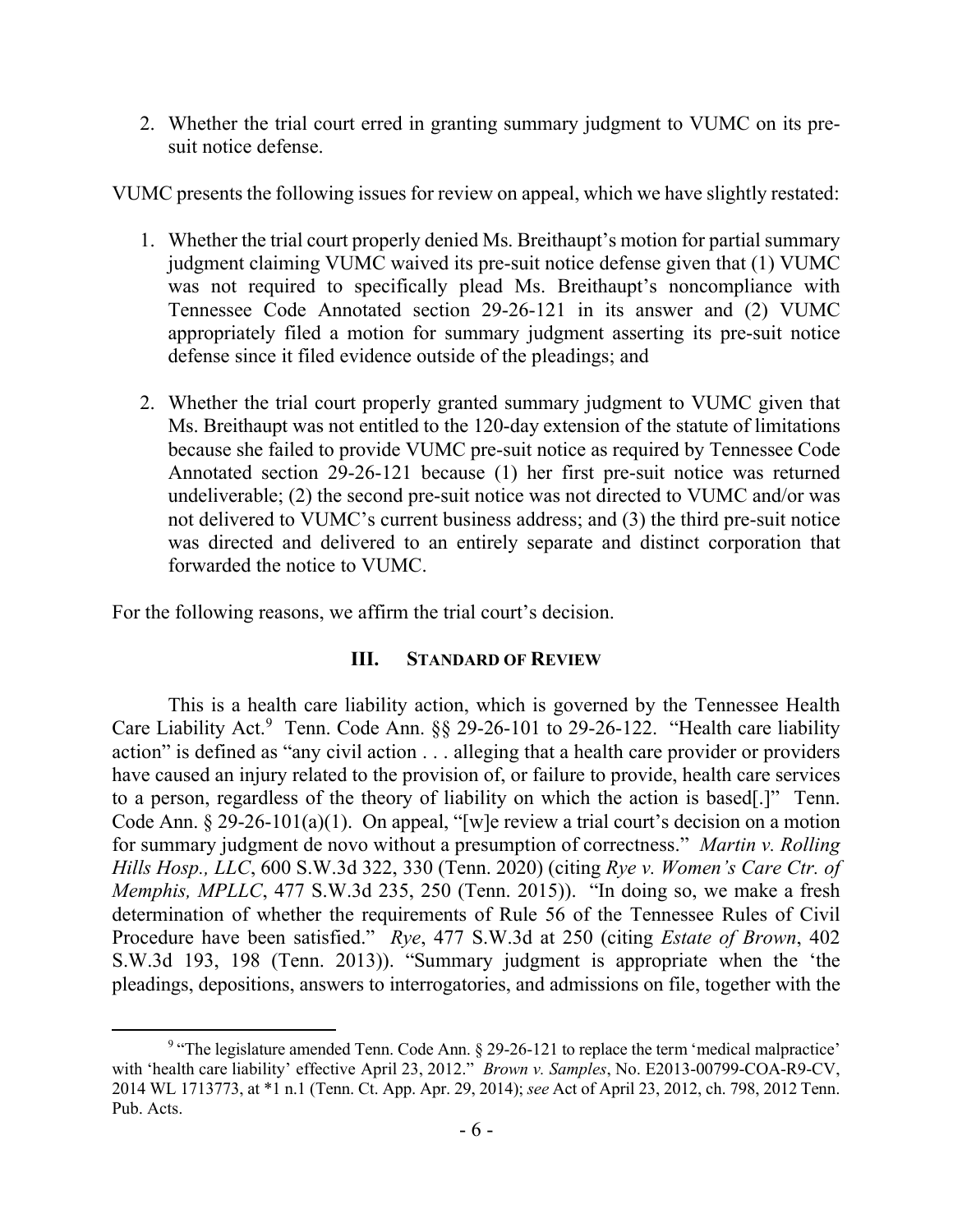affidavits, if any, show that there is no genuine issue as to any material fact and that the moving party is entitled to a judgment as a matter of law.'" *Martin*, 600 S.W.3d at 330 (quoting Tenn. R. Civ. P. 56.04)).

#### **IV. DISCUSSION**

#### *A. Waiver<sup>10</sup>*

For her first issue, Ms. Breithaupt contends that VUMC waived its pre-suit notice defense. Specifically, she argues that VUMC waived this defense by failing to include a Rule 12.02 defense in its answer, by failing to file a Rule 12.02 motion to dismiss, and by failing to plead the pre-suit notice defense with specificity in its answer. VUMC argues that it appropriately filed a motion for summary judgment asserting its pre-suit notice defense and it was not required to specifically plead noncompliance with Tennessee Code Annotated section 29-26-121 in its answer.

This Court has addressed this exact issue in a previous decision and concluded that "the clear language of Tenn. R. Civ. P. 12.08 resolves this waiver issue." *Blankenship v. Anesthesiology Consultants Exch., P.C.*, 446 S.W.3d 757, 760 (Tenn. Ct. App. 2014). Tennessee Rule of Civil Procedure 12.08 provides:

A party waives all defenses and objections which the party does not present either by motion as hereinbefore provided, or, if the party has made no motion, in the party's answer or reply, or any amendments thereto, (provided, however, the defenses enumerated in 12.02(2), (3), (4) and (5) shall not be raised by amendment), *except (1) that the defense of failure to state a claim upon which relief can be granted*, the defense of failure to join an indispensable party, the defense of lack of capacity, and the objection of failure to state a legal defense to a claim *may also be made by a later pleading, if one is permitted, or by motion for judgment on the pleadings or at the trial on the merits* . . . . The objection or defense, if made at the trial, shall be disposed of as provided in Rule 15 in the light of any evidence that may have been received.

 $\overline{a}$ 

 $10$  For this particular discussion, we note that the "pre-suit notice defense" is the assertion that a plaintiff has failed to comply with Tennessee Code Annotated section 29-26-121. We have explained that a motion asserting that the plaintiff failed to comply with Tennessee Code Annotated section 29-26-121 "is most properly considered as a Rule 12.02 motion for failure to state a claim upon which relief can be granted." *Blankenship v. Anesthesiology Consultants Exch., P.C.*, 446 S.W.3d 757, 759 (Tenn. Ct. App. 2014). A Rule 12.02 motion for failure to state a claim upon which relief can be granted is specifically enumerated as Rule 12.02(6). Therefore, the following terms used in our discussion are synonymous: (1) pre-suit notice defense; (2) Rule 12.02(6) defense; and (3) the defense of failure to state a claim upon which relief can be granted.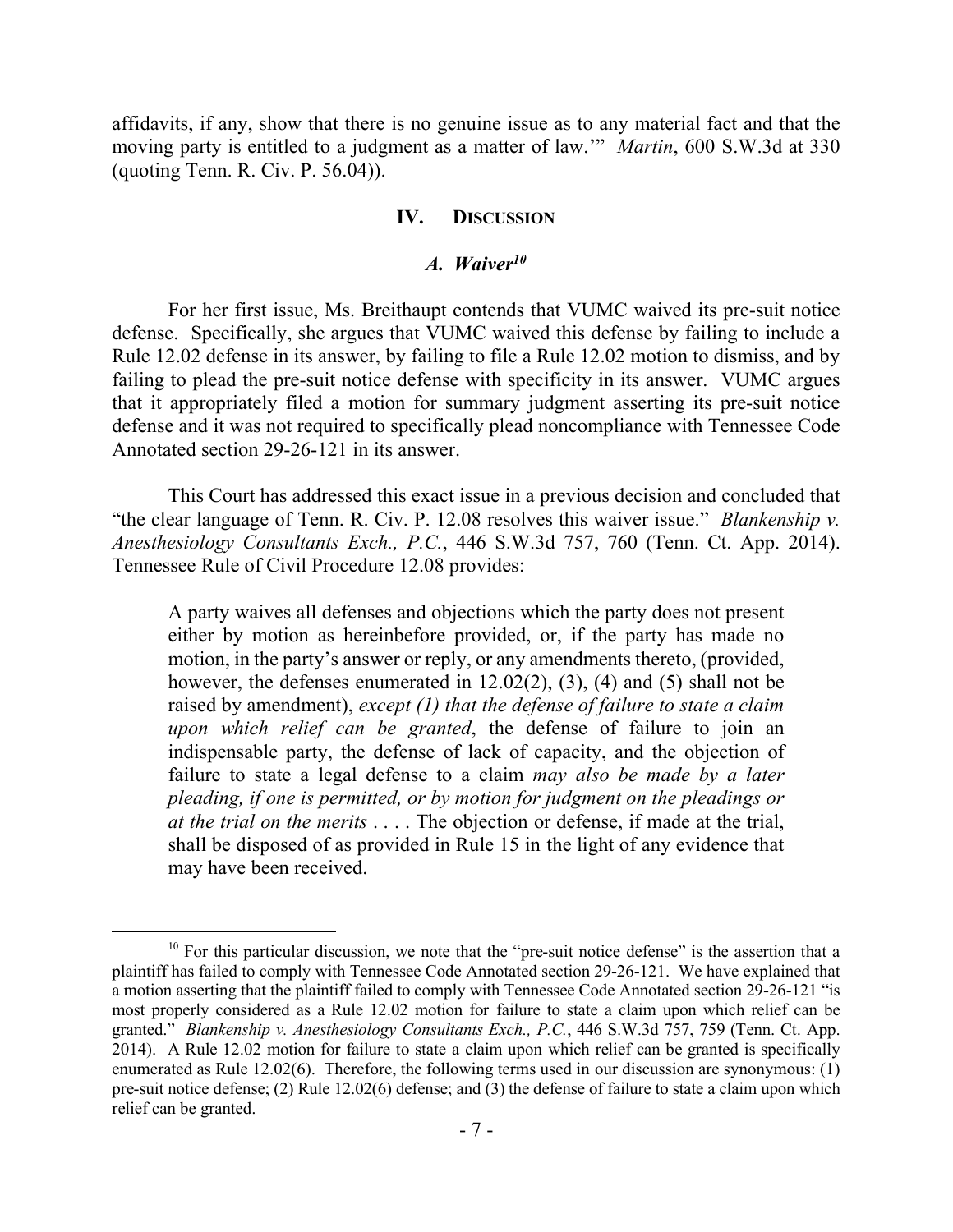Tenn. R. Civ. P. 12.08 (emphasis added). In *Blankenship*, the defendant filed a motion for summary judgment alleging the plaintiff had failed to comply with the notice requirements of Tennessee Code Annotated section 29-26-121. *Blankenship*, 446 S.W.3d at 758. The plaintiff opposed the motion arguing that the defendant had waived the defense of failure to comply with Tennessee Code Annotated section 29-26-121 by not raising it in a timely manner. *Id.* Ultimately, the trial court granted the defendant's motion for summary judgment and the plaintiff appealed. *Id.* On appeal, we noted that the defendant filed a motion asserting that the plaintiff failed to comply with Tennessee Code Annotated section 29-26-121, which was "most properly considered as a Rule 12.02 motion for failure to state a claim upon which relief can be granted." *Id.* at 759. We further noted that the Tennessee Supreme Court has instructed that "[t]he proper way for a defendant to challenge a complaint's compliance with Tennessee Code Annotated section 29-26-121 and Tennessee Code Annotated section 29-26-122 is to file a Tennessee Rule of Procedure 12.02 motion to dismiss." *Id.* (quoting *Myers v. AMISUB (SFH), Inc.*, 382 S.W.3d 300, 307 (Tenn. 2012)).

Upon interpretation of Tennessee Rule of Civil Procedure 12, we found that "[p]ursuant to the plain and unambiguous language of Tenn. R. Civ. Pro. 12.08," a defendant may present "its defense of failure to state a claim upon which can be granted in a motion, in its answer, in an amendment to its answer, 'in a later pleading, if one is permitted, or by motion for judgment on the pleadings or at the trial on the merits . . . .'" *Id.* at 760 (quoting Tenn. R. Civ. P. 12.08). As such, this Court concluded that the defendant did not waive the defense of failure to state a claim upon which relief can be granted, which was based upon the plaintiff's failure to comply with Tennessee Code Annotated section 29-26-121. *Id.* Likewise, because VUMC could have presented this defense even as late as "at the trial on the merits," we conclude that VUMC did not waive its defense of failure to state a claim upon which relief can be granted by failing to include it in its answer. Tenn. R. Civ. P. 12.08.

Furthermore, as *Blankenship* demonstrates, VUMC did not waive its defense by filing a motion for summary judgment instead of Rule 12.02 motion to dismiss. Tennessee Rule of Civil Procedure 12.02 states that "[i]f, on a motion . . . to dismiss for failure to state a claim upon which relief can be granted, matters outside the pleadings are presented to and not excluded by the court, the motion shall be treated as one for summary judgment and disposed of as provided in Rule 56 . . . ." Tenn. R. Civ. P. 12.02. Our Supreme Court has explained that "Rule 12.02(6) is the proper vehicle for challenging a plaintiff's compliance with the pre-suit notice requirements of Section 121." *Martin*, 600 S.W.3d at 330 (citing *Myers*, 382 S.W.3d at 307). However, the Court further explained that "because the Defendants submitted matters outside the pleadings in support of their 12.02(6) motion, the motions 'shall be treated as [motions] for summary judgment . . . .'" *Id.* (quoting Tenn. R. Civ. P. 12.02). If VUMC would have filed a Rule 12.02 motion to dismiss for failure to state a claim upon which relief can be granted, its motion inevitably would have been converted into a motion for summary judgment because there were matters submitted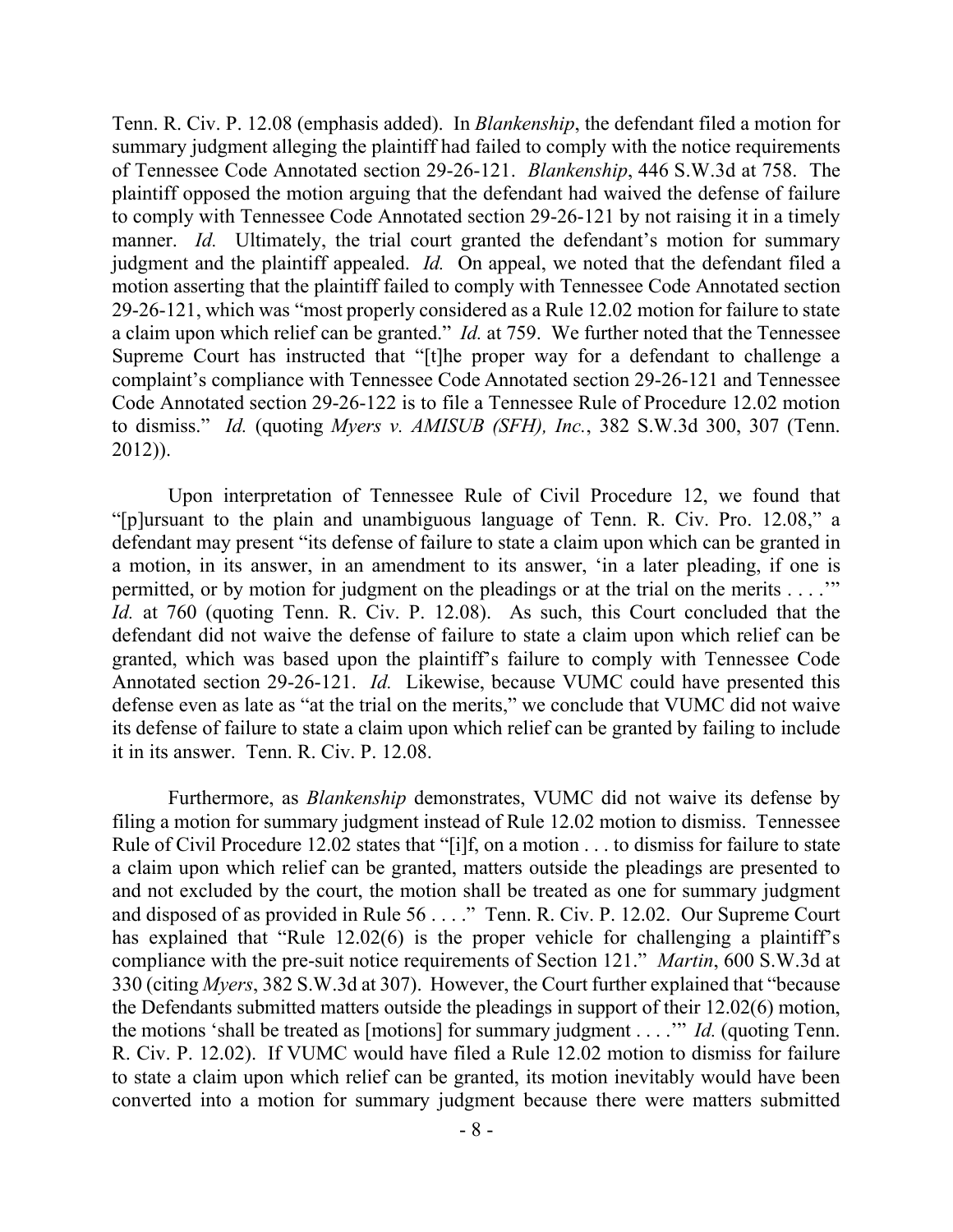outside of the pleadings, e.g., the affidavit of Ms. Bledsoe. Therefore, we conclude that VUMC did not waive its defense by filing a motion for summary judgment instead of a Rule 12.02 motion to dismiss.

It follows then that VUMC was not required to plead the defense of failure to state a claim upon which relief can be granted with specificity in its answer because VUMC was not required to plead this defense in its answer at all. This is supported by Tennessee Rule Civil Procedure 12.08 because a Rule 12.02(6) defense may be presented as late as "at the trial on the merits," and this specific defense is not waived if not pleaded in an answer. *See Teague v. Kidd*, No. E2019-00330-COA-R3-CV, 2019 WL 4344842, at \*3 (Tenn. Ct. App. Sept. 12, 2019) ("[S]ome defenses are waived if they are not asserted in a party's first responsive pleading[;]" however, "the defense of failure to state a claim upon which relief can be granted . . . may also be made by a later pleading, if one is permitted, or by motion for judgment on the pleadings or at the trial on the merits[.]" (quoting Tenn. R. Civ. P. 12.08)). As such, we conclude that VUMC did not waive its pre-suit notice defense.

# *B. Tenn. Code Ann. § 29-26-121*

For her second issue, Ms. Breithaupt contends that the trial court erred in granting VUMC's motion for summary judgment on its pre-suit notice defense. VUMC argues that the trial court properly granted summary judgment because Ms. Breithaupt failed to provide VUMC pre-suit notice as required by Tennessee Code Annotated section 29-26- 121.

## *i. Pre-Suit Notice*

The Tennessee Supreme Court has explained that the pre-suit notice requirement in Tennessee Code Annotated section 29-26-21 is driven by public policy concerns:

[T]he overarching purpose of the Tennessee Health Care Liability Act, codified at Tennessee Code Annotated section 29-26-101 to -122, is not purely procedural. The governance of health[ ]care liability actions is an area of mutual concern for the legislature and the judiciary. *See Williams v. SMZ Specialists, PC*, No. W2012-00740-COA-R9-CV, 2013 WL 1701843, at \*9 (Tenn. Ct. App. Apr. 19, 2013) ("The overall statutory scheme, including the pre-lawsuit notice requirement in Section 29-26-121, is driven by the Legislature's substantive public policy concerns, and therefore cannot be described as purely procedural." (citing *Biscan v. Brown*, 160 S.W.3d 462, 474 (Tenn. 2005))).

*Willeford v. Klepper*, 597 S.W.3d 454, 467 (Tenn. 2020). Section 29-26-121 specifies the requirements for pre-suit notice in a health care liability action. The statute provides in part: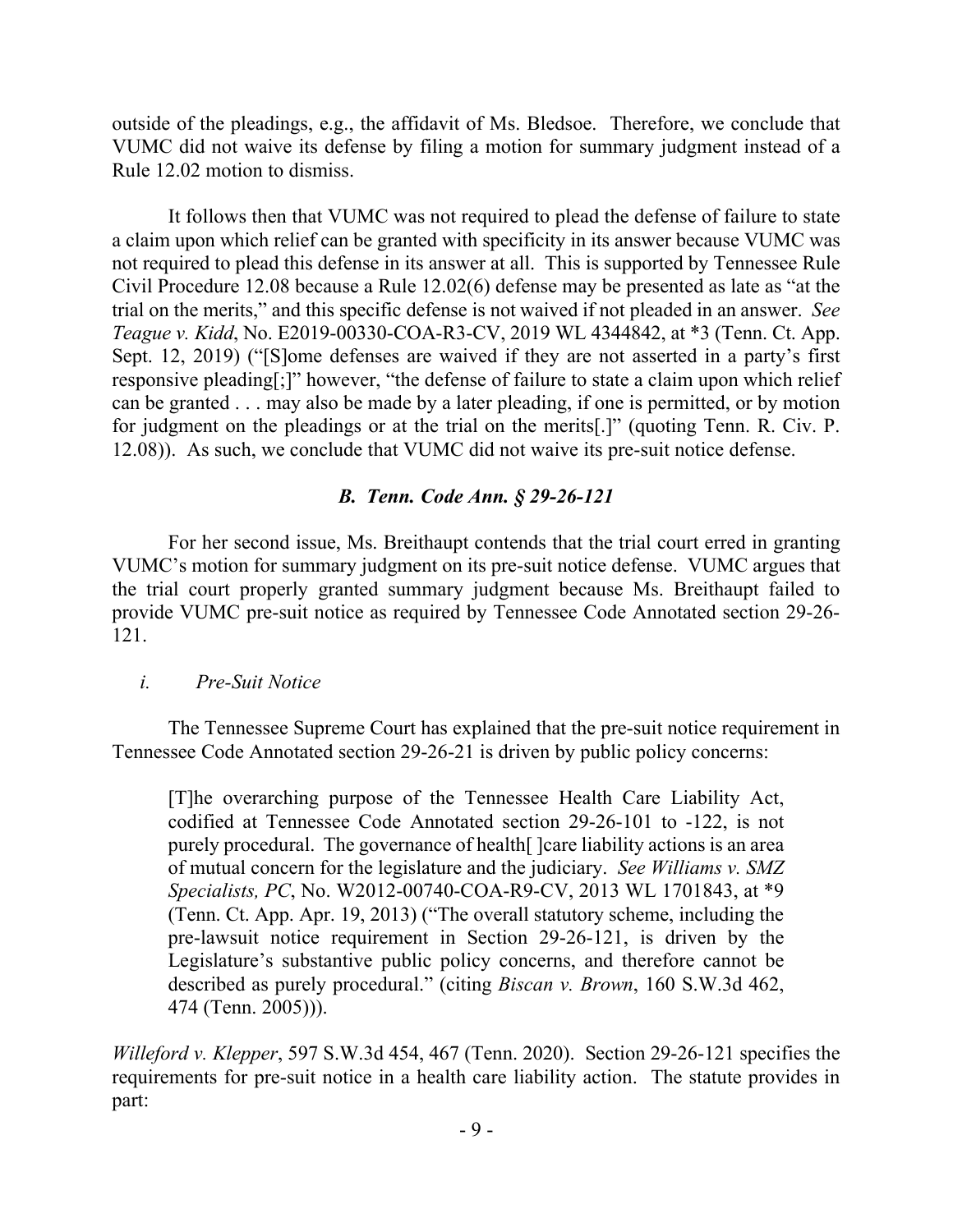(a)(1) Any person, or that person's authorized agent, asserting a potential claim for health care liability *shall* give written notice of the potential claim to each health care provider that will be a named defendant at least sixty (60) days before the filing of a complaint based upon health care liability in any court of this state.

Tenn. Code Ann. § 29-26-121(a)(1) (emphasis added). "When pre-suit notice is given 'to a provider as provided in this section, the applicable statutes of limitation and repose shall be extended for a period of one hundred and twenty (120) days from the date of expiration of the statute of limitations and statute of repose applicable to that provider.'" *Thurmond v. Mid-Cumberland Infectious Disease Consultants, PLC*, 433 S.W.3d 512, 517 (Tenn. 2014) (quoting Tenn. Code Ann. § 29-26-121(c)). "[T]he 'essence' of the pre-suit notice statute is to notify potential defendants 'of a [health care liability] claim before suit is filed.'" *Id.* at 519 (quoting *Myers*, 382 S.W.3d at 309).

In *Myers*, the Tennessee Supreme Court concluded that the section 29-26-121 requirement of pre-suit notice is "fundamental," "mandatory," and "not subject to satisfaction by substantial compliance." *Myers*, 382 S.W.3d at 309-10. The Court subsequently held that the statutory content requirements enumerated in Tennessee Code Annotated section 29-26-121(a)(2) "are directory and may be satisfied by substantial compliance." *Martin*, 600 S.W.3d at 331 (citing *Stevens ex rel. Stevens v. Hickman Comm. Health Care Servs., Inc.*, 418 S.W.3d 547, 555 (Tenn. 2013) (evaluating whether a plaintiff substantially complied with Section 121 (a)(2)(E)); *see also Arden v. Kozawa*, 466 S.W.3d 758, 762-64 (Tenn. 2015) (holding that the requirements of Section 121 (a)(3)(B) and (a)(4) may be satisfied through substantial compliance); *Thurmond*, 433 S.W.3d at 520 (holding that the affidavit requirement of Section  $121(a)(3)(B)$  and  $(a)(4)$  may be satisfied by substantial compliance). However, "[p]re-suit notice under Tennessee Code Annotated section 29-26-121(a)(1) is [still] mandatory, not directory." *Runions v. Jackson-Madison Cnty. Gen. Hosp. Dist.*, 549 S.W.3d 77, 86 (Tenn. 2018) (citations omitted).

In *Runions*, the Tennessee Supreme Court considered "whether a plaintiff complies with the mandatory pre-suit notice provision of Tennessee Code Annotated section 29-26-  $121(a)(1)$  when the plaintiff does not give written notice of a claim to a health care provider, but that provider learns of the claim through pre-suit notice given to a different potential defendant . . . ." *Runions*, 549 S.W.3d at 87. The Tennessee Supreme Court reasoned that it could not "read the statute to authorize indirect notice—that is, written notice of the claim directed to a potential defendant that another health care provider receives and even, as here, acknowledges receiving." *Id.* "Under the language of Tennessee Code Annotated section 29-26-121(a)(1), the proper inquiry is whether the plaintiff *gave* pre-suit notice to the health care provider to be named a defendant, not whether the health care provider knew about the claim based on pre-suit notice of the claim to another potential defendant." *Id.* Thus, our Supreme Court concluded that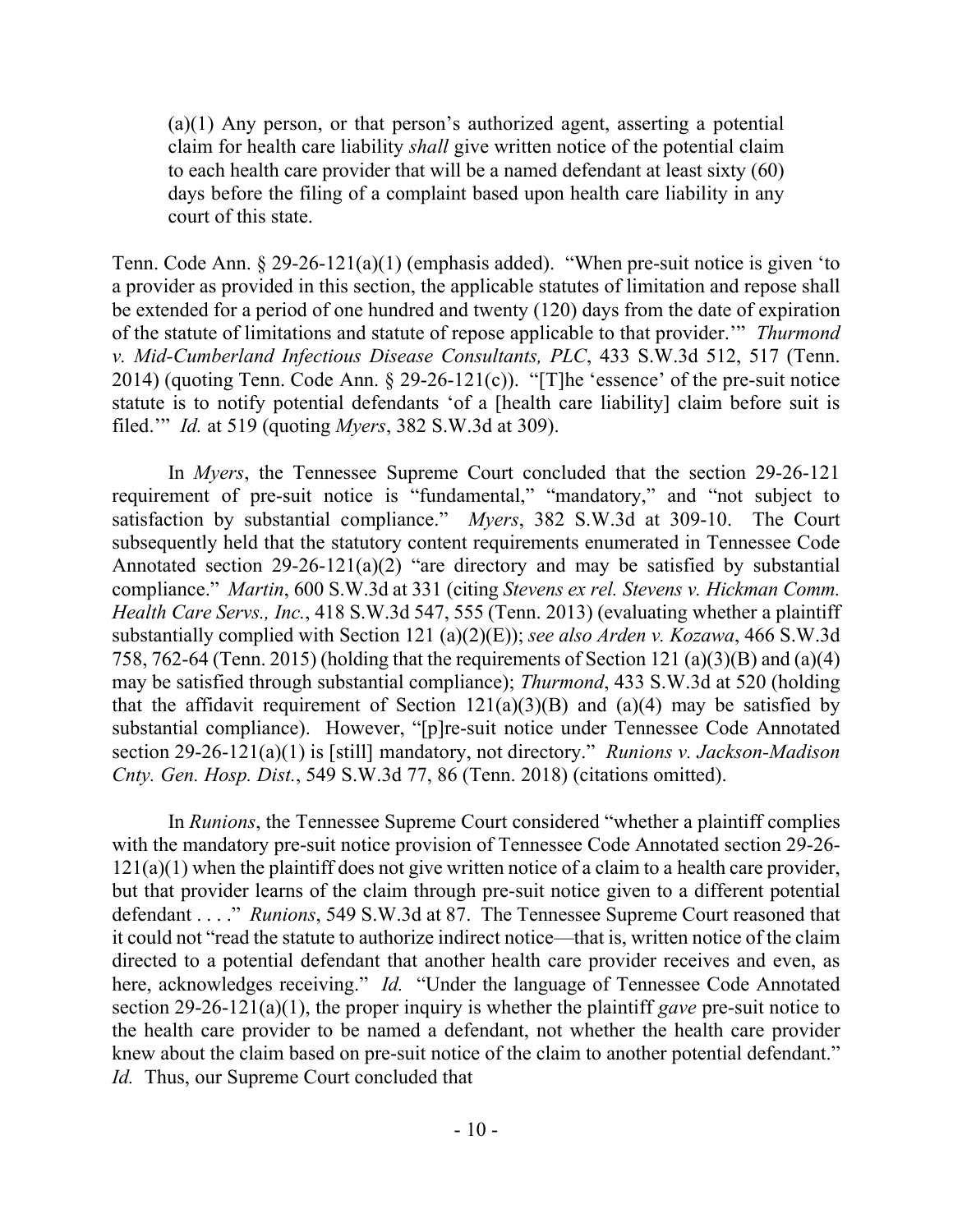a plaintiff does not comply with the mandatory pre-suit notice provision of Tennessee Code Annotated section  $29-26-121(a)(1)$  when the plaintiff does not give written pre-suit notice to a health care provider that will be named a defendant—even though that health care provider has knowledge of the claim based on pre-suit notice the plaintiff sent to another potential defendant.

## *Id.*

In the case at bar, Ms. Breithaupt mailed pre-suit notices to three different addresses. However, only one pre-suit notice was delivered to the "responsible party"—VUMC's Department of Risk and Insurance Management—which arrived at their office indirectly. *Arden*, 466 S.W.3d at 766 (quoting *Hearing on S.B. 2109 Before the Senate Judiciary Comm.*, 106th Gen. Assemb., Reg. Sess. (Tenn. May 27, 2009) (statement of Sen. Overbey)). The first pre-suit notice was addressed to Vanderbilt University Medical Center at 800 Gay Street, Suite 2021, Knoxville, TN 37929. The second pre-suit notice was addressed to Vanderbilt University at 1211 Medical Center Drive, Nashville, TN 37212. The third pre-suit notice was addressed to Vanderbilt University d/b/a Vanderbilt University Medical Center at 305 Kirkland Hall, Nashville, TN 37240-0001. Ms. Breithaupt conceded that the first pre-suit notice was returned as "not deliverable as addressed" because it was sent to VUMC's prior registered agent. Thus, we only have to consider whether Ms. Breithaupt complied with Tennessee Code Annotated section 29-26- 121 through her second and third pre-suit notice.

VUMC allegedly never received the second pre-suit notice, which was addressed to Vanderbilt University—a separate and distinct legal entity from VUMC. However, this pre-suit notice was signed for by a former employee who worked in the mailroom at 1211 Medical Center Drive. While this pre-suit notice was addressed to "Vanderbilt University," it was mailed to the address for VUMC's main adult hospital at "1211 Medical Center Drive." However, the Tennessee Supreme Court has held that Tennessee Code Annotated section  $29-26-121(a)(1)$  "does not authorize pre-suit notice to be sent to the facility" where the plaintiff received treatment. *Runions*, 549 S.W.3d at 89. Rather, it "must be sent to both the address for the agent for service of process and the health care provider's business address, if different from that of the agent for service of process." *Id.* (citing Tenn. Code Ann.  $\S 29-26-121(a)(3)(B)(ii)$ ).

Vanderbilt University—which, we reiterate, was a separate and distinct legal entity—received the third pre-suit notice and then forwarded it to VUMC's Department of Risk and Insurance Management. After receiving this pre-suit notice, Ms. Bledsoe admitted that she was aware that Ms. Breithaupt was going to potentially assert a claim against VUMC and Dr. Bloch. Ms. Bledsoe further admitted that this pre-suit notice ultimately arrived at the right place and the fact that this pre-suit notice was addressed to the wrong place did not prejudice her ability to perform her duties regarding Ms.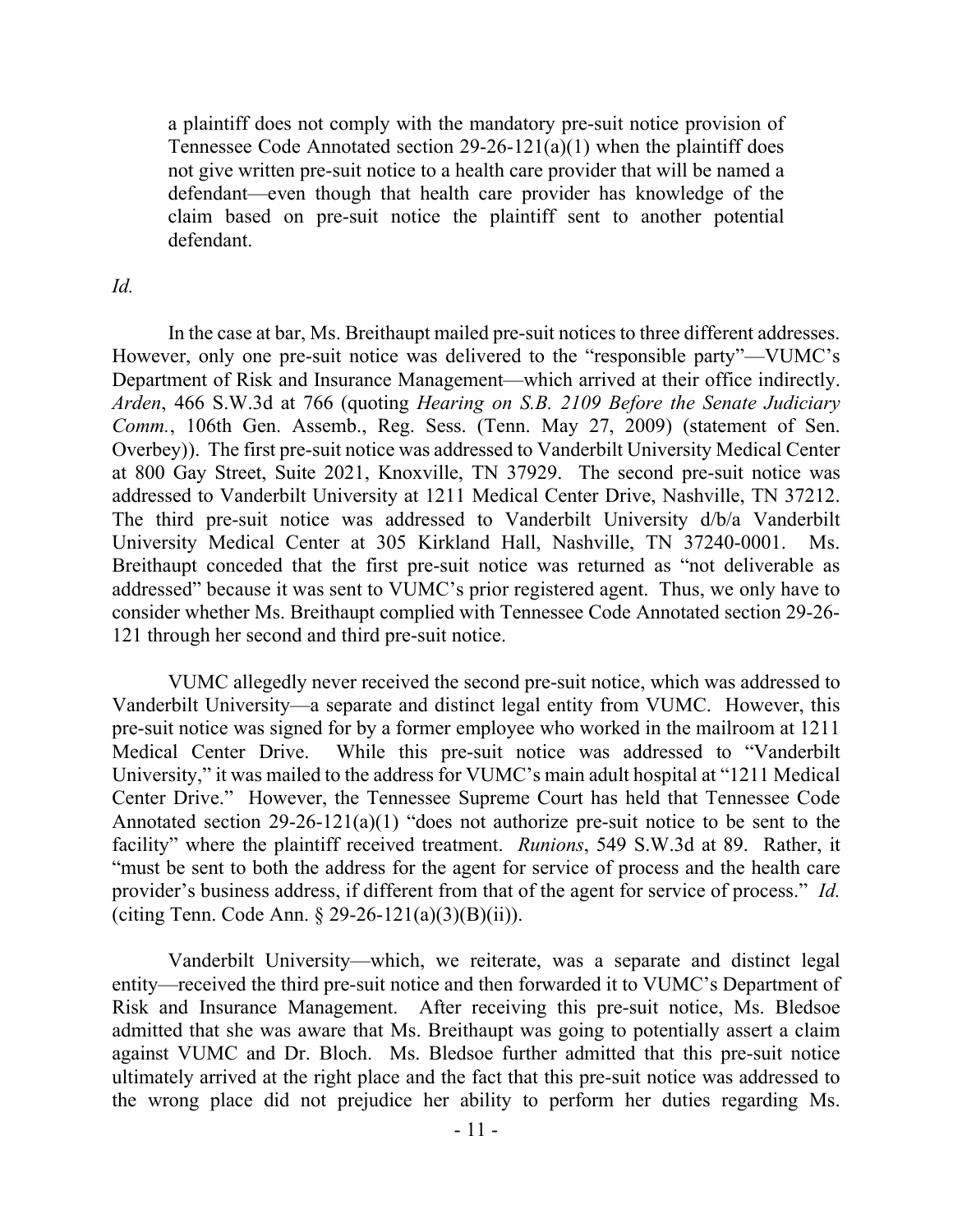Breithaupt's potential claim. Nevertheless, she maintained that she did not receive "direct notice" from Ms. Breithaupt because Vanderbilt University's general counsel forwarded it to her office.

Pre-suit notice under Tennessee Code Annotated section 29-26-121(a)(1) is mandatory, and our courts require strict compliance with this provision. *Webb v. Trevecca Ctr. for Rehabilitation & Healing, LLC*, No. M2019-01300-COA-R3-CV, 2020 WL 6581837, at \*2 (Tenn. Ct. App. Nov. 10, 2020) (citing *Runions*, 549 S.W.3d at 86). "To satisfy the pre-suit notice requirement, 'the plaintiff must communicate in writing *directed to the potential defendant* about the claim.'" *Id.* (citing *Runions*, 549 S.W.3d at 87 (emphasis added)). In our case, the second and third pre-suit notices were directed to "Vanderbilt University." Ms. Breithaupt asserts that actual notice had been provided and completed by these two pre-suit notices. However, VUMC's "actual or constructive knowledge is not our concern." *Id.* (citing *Runions*, 549 S.W.3d at 88-89); *see Shockley v. Mental Health Coop., Inc.*, 429 S.W.3d 582, 593 (Tenn. Ct. App. 2013) (explaining that Tennessee Code Annotated section 29-26-121 does not involve an actual or constructive notice analysis, but it requires an analysis into whether the plaintiff complied with the requirements of pre-suit notice as set forth in the pre-suit notice statute). As stated before, "[w]hen the disputed issue is whether the plaintiff provided pre-suit notice at all, 'the proper inquiry is whether the plaintiff *gave* pre-suit notice to the health care provider to be named a defendant, not whether the health care provider knew about the claim [from another source].'" *Id.* (quoting *Runions*, 549 S.W.3d at 87).

This Court has previously dealt with the issue of a plaintiff sending pre-suit notice to the wrong person in a health care liability action. *Id.*; *see Shockley*, 429 S.W.3d at 590 (noting that the plaintiff sent pre-suit notice to an entity that was neither a health care provider nor a proper defendant). In *Webb*, we held as follows:

Substantial compliance with the service requirement in Tennessee Code Annotated § 29-26-121(a)(3)(B)(ii) cannot substitute for providing pre-suit notice to the proper defendant. As our supreme court explained, "Implicit in [the statutory] language is that a plaintiff must direct the notice to the health care provider and not to some other person or entity." *Runions*, 549 S.W.3d at 89. Notice directed to the wrong person or entity is ineffective. *Shockley*, 429 S.W.3d at 590.

*Id.* In another case similar to the one at bar, the plaintiff provided notice "to the wrong party, i.e., the Foundation rather than the Cooperative." *Shockley*, 429 S.W.3d at 590. We reiterated that "the statutory requirement that any person asserting a health care liability claim 'shall' give defendant 60-day pre-suit notice of the claim was mandatory, not directory, and therefore, strict, rather than substantial compliance with the notice statute, was required in order to maintain a medical malpractice action." *Id.* (citing *Myers*, 382 S.W.3d at 309). We stated that "[t]he language is clear and unambiguous and requires pre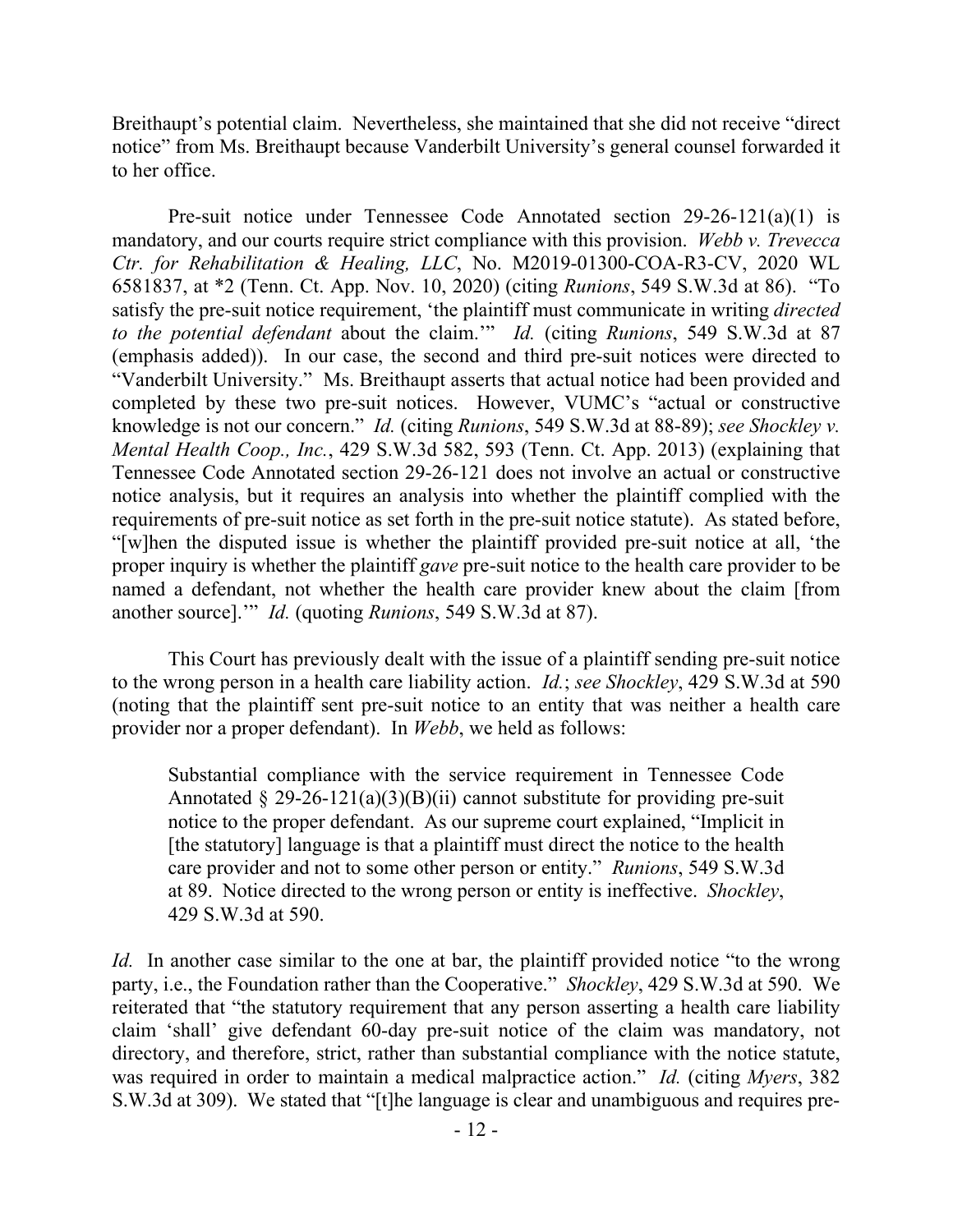suit notice be sent to the provider that will be named a defendant," and "[i]t is axiomatic that the proper party be given pre-suit notice under 29-26-121(a)(1)." *Id.*

Although VUMC may have obtained indirect notice, "we must strictly construe the statute." *Petty v. Robert Burns MD PC*, No. W2019-00625-COA-R3-CV, 2020 WL 1064847, at \*5 (Tenn. Ct. App. Mar. 5, 2020). As such, because the second and third presuit notices were wrongly addressed and/or directed to the wrong entity and strict compliance with the pre-suit notice statute is required, we conclude that Ms. Breithaupt failed to provide pre-suit notice to VUMC in compliance with Tennessee Code Annotated section  $29-26-121(a)(1)$ .

# *ii. Extraordinary Cause*

Ms. Breithaupt argues that she has demonstrated extraordinary cause for her noncompliance with Tennessee Code Annotated section 29-26-121. In short, she argues that she was provided the sample notice form from a Tennessee attorney, was specifically advised to send the form to the addresses contained on the form, and she was acting pro se at the time. VUMC argues that these excuses do not constitute extraordinary cause.

In *Myers*, the Tennessee Supreme Court explained that "the trial court *may* consider whether the plaintiff has demonstrated extraordinary cause for its noncompliance." *Myers*, 382 S.W.3d at 307 (emphasis added). The Court further explained that whether the plaintiff "has demonstrated extraordinary cause that would excuse compliance with the statutes is a mixed question of law and fact, and our review of that determination is de novo with a presumption of correctness applying only to the trial court's findings of fact and not to the legal effect of those findings." *Id.* at 307-08 (citing *Starr v. Hill*, 353 S.W.3d 478, 481-82 (Tenn. 2011)). The Court expounded the standard of review as follows:

We review the trial court's decision to excuse compliance under an abuse of discretion standard. "A court abuses its discretion when it applies an incorrect legal standard or its decision is illogical or unreasonable, is based on a clearly erroneous assessment of the evidence, or utilizes reasoning that results in an injustice to the complaining party." *Wilson v. State*, 367 S.W.3d 229, 235 (Tenn. 2012) (citing *Wright ex rel. Wright v. Wright*, 337 S.W.3d 166, 176 (Tenn. 2011)). We examine the legal sufficiency of the complaint and do not consider the strength of the plaintiff's evidence; thus, all factual allegations in the complaint are accepted as true and construed in flavor [sic] of the plaintiff. *Lind v. Beaman Dodge, Inc.*, 356 S.W.3d 889, 894 (Tenn. 2011).

*Id.* at 308. The *Myers* Court defined "extraordinary" as "going far beyond the ordinary degree, measure, limit, etc.; very unusual; exceptional; remarkable." *Id.* at 310-11 (quoting *Webster's New World Dictionary of the American Language*, 516 (1966)). Additionally,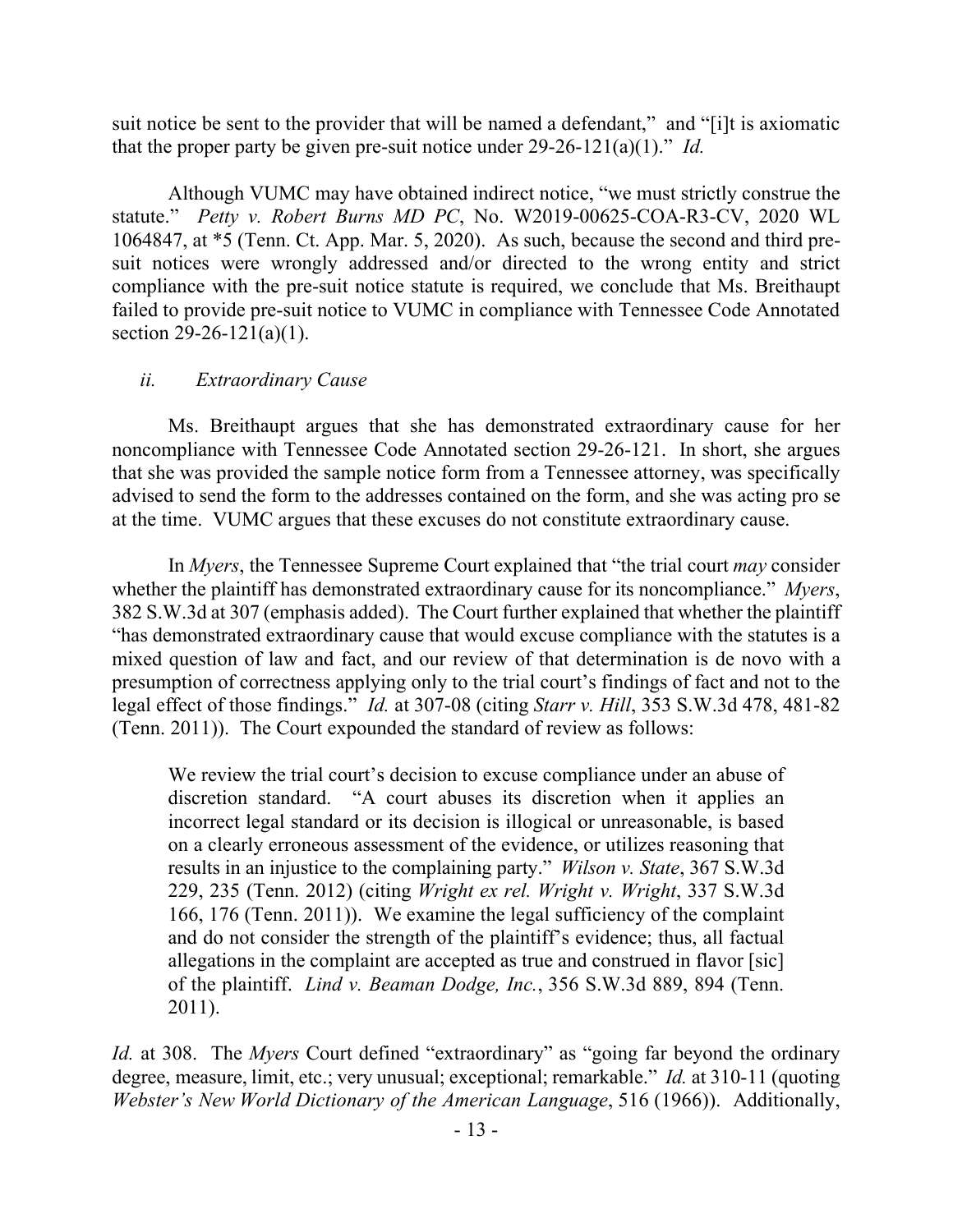the Court opined that "extraordinary cause" might include "illness of the plaintiff's lawyer, a death in that lawyer's immediate family, [or] illness or death of the plaintiff's expert in the days before the filing became necessary." *Id.* (quoting John A. Day, *Med Mal Makeover 2009 Act Improves on '08*; *The New Medical Malpractice Notice and Certificate of Good Faith Statutes*, Tenn. B.J. July 2009, at 17).

Ms. Breithaupt raised this argument in trial court, but the trial court chose not to consider this issue and did not reference "extraordinary cause" in its order. Although the trial court did not consider this issue, we will consider this issue on appeal to determine whether Ms. Breithaupt demonstrated extraordinary cause for her noncompliance. Ms. Breithaupt argues that she relied on information provided by an attorney in addressing her pre-suit notices and that she was acting pro se at the time when the pre-suit notices were addressed and mailed. We find that Ms. Breithaupt's contention that she relied on information provided by an attorney is not "extraordinary cause." We agree with VUMC's statement in its appellate brief that "[i]f that same attorney had represented [Ms. Breithaupt] and sent the pre-suit notices on [her] behalf, the attorney's failure to send the pre-suit notices to the correct legal entity at the statutorily mandated addresses would not equate to extraordinary cause." We have also held that the pro se argument is "unavailing" because "[t]he leniency we may afford to pleadings drafted by *pro se* litigants does not extend to excusing such litigants 'from complying with the same substantive and procedural rules that represented parties are expected to observe.'" *Mathes v. Lane*, No. E2013-01457-COA-R3-CV, 2014 WL 346676, at \*7 (Tenn. Ct. App. Jan. 30, 2014) (quoting *Hessmer v. Hessmer*, 138 S.W.3d 901, 903 (Tenn. Ct. App. 2003)).

We also consider the fact that the third pre-suit notice ultimately arrived at the "right place." The pre-suit notice was signed for by an employee of VUMC's Department of Risk and Insurance Management after Vanderbilt University's general counsel forwarded the pre-suit notice to their office. Ms. Bledsoe admitted that the fact that this pre-suit notice was addressed to the wrong place did not prejudice her ability to perform her duties regarding Ms. Breithaupt's potential claim. Upon receiving this pre-suit notice from Vanderbilt University's general counsel, Ms. Bledsoe admitted that she was aware that Ms. Breithaupt was going to potentially assert a claim against VUMC and Dr. Bloch. She explained that she contacted and alerted Dr. Bloch after receiving the pre-suit notice. According to the audit trail, Dr. Bloch, Ms. Bledsoe, and personnel from VUMC's Department of Quality, Safety, and Risk Prevention accessed Ms. Breithaupt's medical records as a result of receiving this pre-suit notice. Ms. Bledsoe agreed that VUMC had personnel reviewing Ms. Breithaupt's medical records at that point and it was not for medical purposes.

Nevertheless, this case is not unique. In a previous case before this Court, we found that "there is no question that the [defendant] was aware that a potential health care liability claim might be asserted against it." *Runions v. Jackson-Madison Cnty. Gen. Hosp. Dist.*, No. W2016-00901-COA-R9-CV, 2017 WL 514583, at \*6 (Tenn. Ct. App. Feb. 7, 2017)